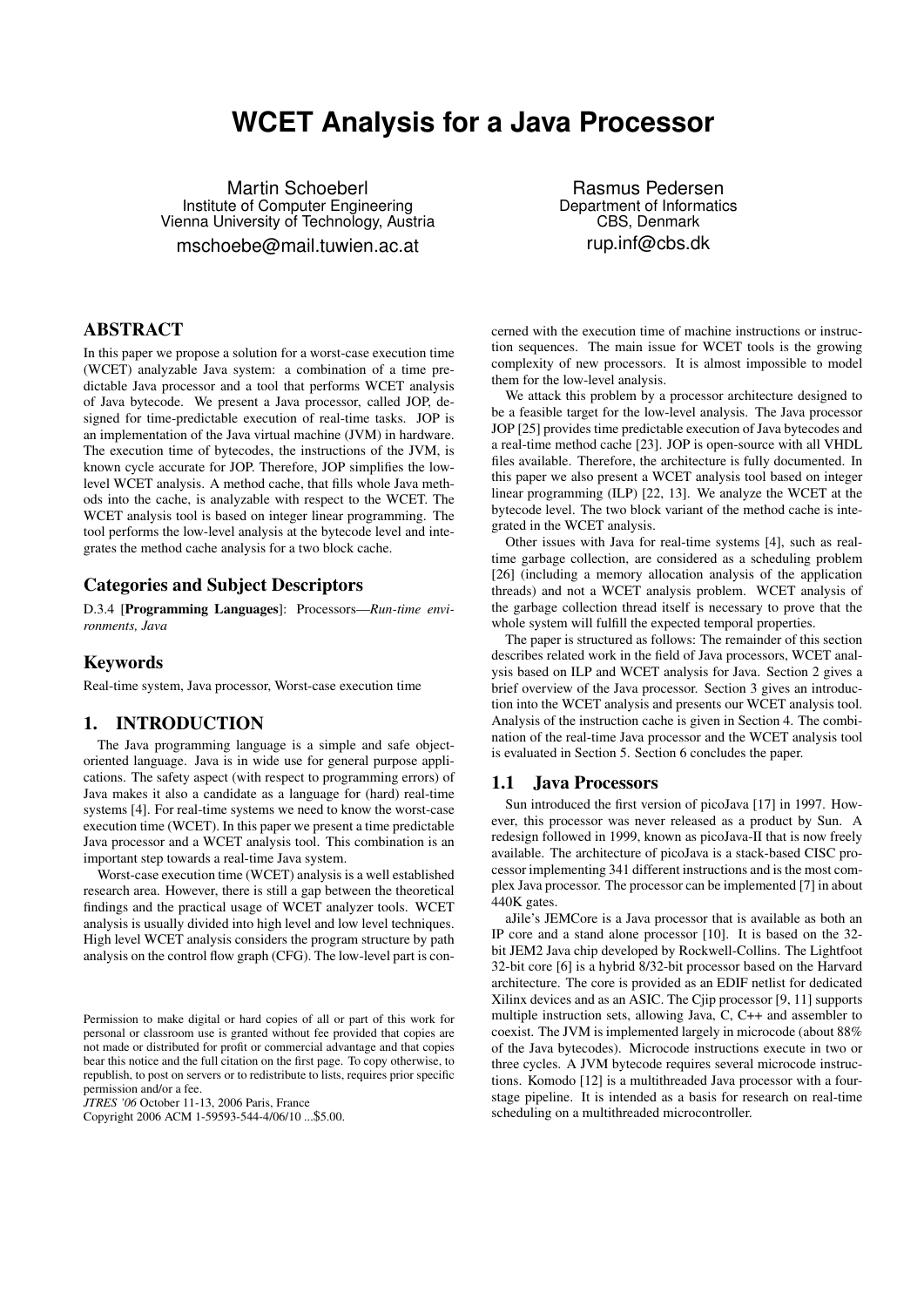For all, except the Cjip, described Java processors no timing in-formation for the instructions are available<sup>[1](#page-1-1)</sup>. Therefore, it is not possible, at least for us, to provide a safe low-level analysis for those processors. A detailed comparison of embedded Java systems and JOP can be found in [\[24\]](#page-9-13).

# 1.2 WCET Analysis

Shaw presents in [\[28\]](#page-9-14) timing schemas to calculate minimum and maximum execution time for common language constructs. The rules allow to collapse the control flow graph of a program till a final single value represents the WCET. However, with this approach it is not easy to incorporate global low-level attributes, such as pipelines or caches.

Computing the WCET with an integer linear programming solver is proposed by Puschner and Schedl [\[22\]](#page-9-3) and Li and Malik [\[13\]](#page-9-4). The approach is named graph-based and implicit path enumeration respectively. We base our WCET analyzer on the ideas from these two groups.

Puschner and Schedl [\[22\]](#page-9-3) calculate the WCET by transforming it to an integer linear programming (ILP) problem. Each basic block is represented by an edge  $e_i$  in the T-graph (timing graph) with the weight of the execution time of the basic block. Vertices  $v_i$ in the graph represent the split and join points in the control flow. Furthermore, each edge is also assigned an execution frequency *fi* . The constraints resulting from the T-graph and additional functional constraints (e.g. loop bounds) are solved by an ILP solver. The T-graph is similar to a control flow graph (CFG), where the execution time is modeled in the vertices. The motivation to model the execution time in the edges results from the observation that most basic blocks end with a conditional branch. Those branches usually have different execution times when taken or not. This difference is represented by two edges with different weights.

Li and Malik [\[13\]](#page-9-4) follow a similar approach with ILP. However, they use the CFG as the basis to build the ILP problem. In [\[14\]](#page-9-15) they extend the approach to model the instruction cache with cache conflict graphs. The evaluation with an Intel i960 processor shows tight results for small programs. However, the conservative modeling of the register window (overflow/underflow on each function call/return) adds 50 cycles to each call and return. This observation is another argument for a WCET aware processor architecture. An overview of WCET related research can be found in [\[19\]](#page-9-16).

# 1.3 WCET Analysis for Java

WCET analysis at the bytecode level became a research topic, at the time Java was considered for future real-time systems. WCET analysis at the bytecode level was first considered in [\[3\]](#page-9-17). It is argued that the well formed intermediate representation of a program in Java bytecode, that can also be generated from compilers for other languages (e.g. Ada), is a viable path to a portable WCET analysis tool. In that paper, annotations for Java and Ada are presented to guide the WCET analysis at bytecode level. This work is extended by [\[2\]](#page-9-18) to address the machine-dependent lowlevel timing analysis. Worst-case execution frequencies of Java bytecodes are introduced for a machine independent timing information. Pipeline effects (on the target machine) across bytecode boundaries are modeled by a *gain time* for bytecode pairs.

In [\[18\]](#page-9-19) a portable WCET analysis is proposed. The abstract WCET analysis is performed on the developer site and generates abstract WCET information. The concrete WCET analysis is performed on the target machine by replacing abstract values within the WCET formulae by the machine dependent concrete values.



<span id="page-1-2"></span>Figure 1: Block diagram of JOP

# <span id="page-1-0"></span>2. A TIME PREDICTABLE PROCESSOR

Traditionally, only simple processors can be analyzed using practical WCET boundaries. Architectural advancements in modern processor designs tend to abide by the rule: '*Make the average case as fast as possible*'. This is orthogonal to '*Minimize the worst case*' and has the effect of complicating WCET analysis.

JOP [\[25\]](#page-9-1), the Java Optimized Processor, is an intended solution to this issue. The processor architecture is built from ground up to be WCET analyzable. Features, such as the real-time stack cache and method cache, provide top performance and are still analyzable. The execution time for Java bytecodes can be exactly predicted in terms of the number of clock cycles. JOP is the smallest and fastest Java processor available today [\[24\]](#page-9-13).

# 2.1 JOP Architecture

JOP is a stack computer with its own instruction set, called microcode. Java bytecodes are translated into microcode instructions or sequences of microcode in hardware. The difference between the JVM and JOP is best described as the following:

The JVM is a CISC stack architecture, whereas JOP is a RISC stack architecture.

Figure [1](#page-1-2) shows JOP's major function units. A typical configuration of JOP contains the processor core, a memory interface and a number of IO devices. The processor core contains the three microcode pipeline stages: *microcode fetch*, *decode* and *execute* and an additional translation stage *bytecode fetch*. The module called extension provides the link between the processor core, and the memory and IO modules. The memory interface provides a connection between the main memory and the processor core. It also contains the method cache. The extension module controls data read and write. The *busy* signal is used by a microcode instruction to synchronize the processor core with the memory unit. The core executes microcode concurrently to memory access.

# 2.2 The Processor Pipeline

JOP is a fully pipelined architecture with single cycle execution of microcode instructions and a novel approach to mapping Java bytecode to these instructions.

<span id="page-1-1"></span><sup>&</sup>lt;sup>1</sup>We tried hard to get information for the aJile processor.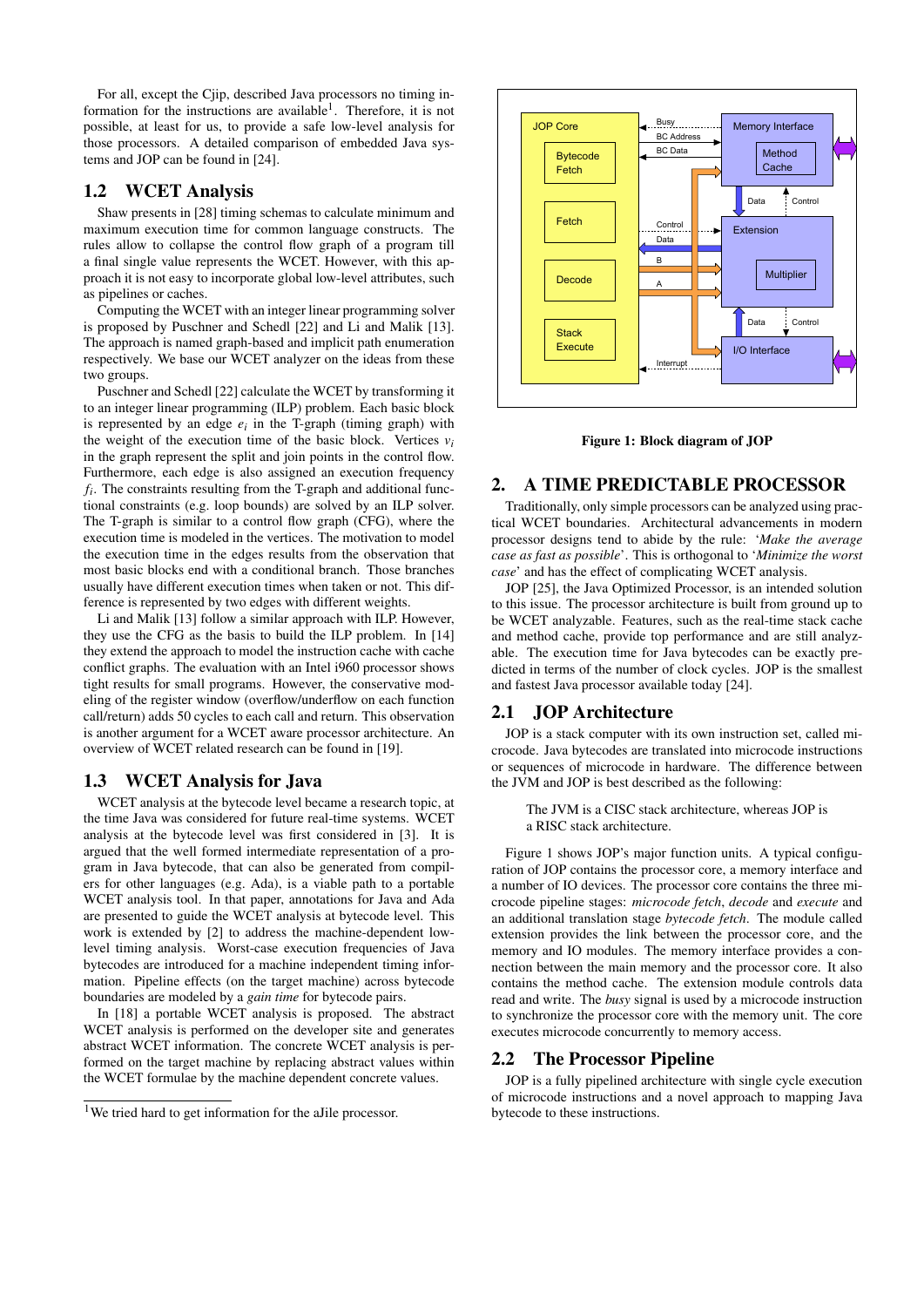Three stages form the JOP microcode pipeline, executing microcode instructions. An additional stage in the front of the core pipeline fetches Java bytecodes – the instructions of the JVM – and translates these bytecodes into addresses in microcode. The second pipeline stage fetches JOP instructions from the internal microcode memory. Besides the usual decode function, the third pipeline stage also generates addresses for the stack cache.

The last pipeline stage performs ALU operations, load, store and stack spill or fill. At the execution stage, operations are performed with the two topmost elements of the stack. A stack machine with two explicit registers for the two topmost stack elements and automatic fill/spill needs neither an extra write-back stage nor any data forwarding. The short pipeline results in short branch delays. Therefore, a hard to analyze branch prediction logic can be avoided.

In [\[27\]](#page-9-20) we have shown that no processor resources are shared across bytecode boundaries. That means that there are no pipeline dependencies between two bytecodes that could generate an unbound timing effect. The processor is designed to avoid any timing anomalies as found in standard microprocessors [\[16\]](#page-9-21). We do not need to model the pipeline in the low-level WCET analysis.

### 2.3 Cache

In order to fill the gap between processor speed and the memory access time, caches are mandatory, even in embedded systems. However, standard cache organizations improve the average execution time but are difficult to predict for WCET analysis. Two time-predictable caches are proposed for JOP: a *stack cache* as a substitution for the data cache and a *method cache* to cache the instructions.

#### *2.3.1 Stack Cache*

JOP contains no data cache in the traditional sense. However, the stack that contains method local variables and is used for the stack operations is a heavily accessed memory region. Therefore we place the stack – or part of it – in on-chip memory. This *stack cache* is not automatically exchanged with the main memory. That would result in a very hard to analyze feature. The exchange with the main memory can be done either at method invocation and return or at the thread switch.

The stack height is statically known for each instruction (a result from the verification restrictions of Java class files). The transfer time between the on-chip stack cache and the main memory can be integrated in the same way as the method cache load at the invoke and return instruction.

Keeping the stack in the cache for each thread results in faster invokes and returns, but limits the maximum stack hight for each thread. The local stack is now part of the threads context and has to be saved and restored on a thread switch. The additional time has to be added to the context switch time. As the maximum height of the stack is known (by analyzing the call graph for each thread) this time is bounded.

#### *2.3.2 Method Cache*

Typical Java programs consist of short methods (see [\[25\]](#page-9-1)). There are no branches out of the method and all branches inside are relative. In the proposed architecture, the full code of a method is loaded into the cache before execution. The cache is filled on invocations and returns. This means that all cache misses are lumped together with a known miss penalty. The full loaded method and relative addressing inside a method also result in a simpler cache design. Tag memory and address translation are not necessary. As the cache stores whole methods it is named *method cache* [\[23\]](#page-9-2).

The simplest version of a method cache can cache just a single method. Although less efficient than a conventional instruction



<span id="page-2-1"></span>Figure 2: Performance comparison of different Java processors

cache, it can be incorporated very easily into the WCET analysis. The time needed for the memory transfer has to be added to the invoke and return instructions.

An extension is a method cache that can cache two methods – the two-block cache. With two blocks/methods we have to decide which block is replaced on a cache miss. With only two blocks, least-recently used (LRU) is natural and trivial to implement. The WCET analysis is slightly more complex than with a single block. We can improve the hit rate by adding more blocks to the cache. However, the cache size increases with the number of blocks.

Several cache blocks, all of the size as the largest method, are a waste of cache memory. Using smaller block sizes and allowing a method to span over several blocks, the blocks become very similar to cache lines. The main difference from a conventional cache is that the blocks for a method are all loaded at once and need to be consecutive[2](#page-2-0) . We name this organization of the cache the *variable block cache*. Choosing the block size is a major design decision. Smaller block sizes allow better memory usage, but hit detection needs either more hardware or more time.

### <span id="page-2-2"></span>2.4 Performance

Although JOP is intended as a processor for embedded real-time systems, whereas accurate WCET analysis is more important than average case performance, its general performance is still important.

To provide a realistic workload for embedded systems, a realtime application (the *Kippfahrleitung*) was adapted to create the benchmark. A second benchmark contains the generation of a request and response within an UDP/IP stack. Figure [2](#page-2-1) shows the geometric means of the two benchmarks. The results are in iterations per second – a higher value means higher performance. Both benchmarks are also used in the evaluation of our WCET analysis tool in Section [5.](#page-8-0)

JOP is compared against some of the Java processors described in Section [1.1:](#page-0-0) the Cjip [\[9\]](#page-9-10), Komodo [\[12\]](#page-9-12), and two versions of the aJile processor [\[10\]](#page-9-8) (aJ80 and aJ100). Only the aJ100 is almost as fast as JOP. This comparison also shows that a time-predictable processor architecture does not to be slow in the average case.

#### 2.5 Size

One major design objective in the development of JOP is to create a small system that can be implemented in a low-cost FPGA.

<span id="page-2-0"></span><sup>&</sup>lt;sup>2</sup>A method loaded over the cache end to the cache start is considered continuous as the cache is addressed with a modulo counting program counter.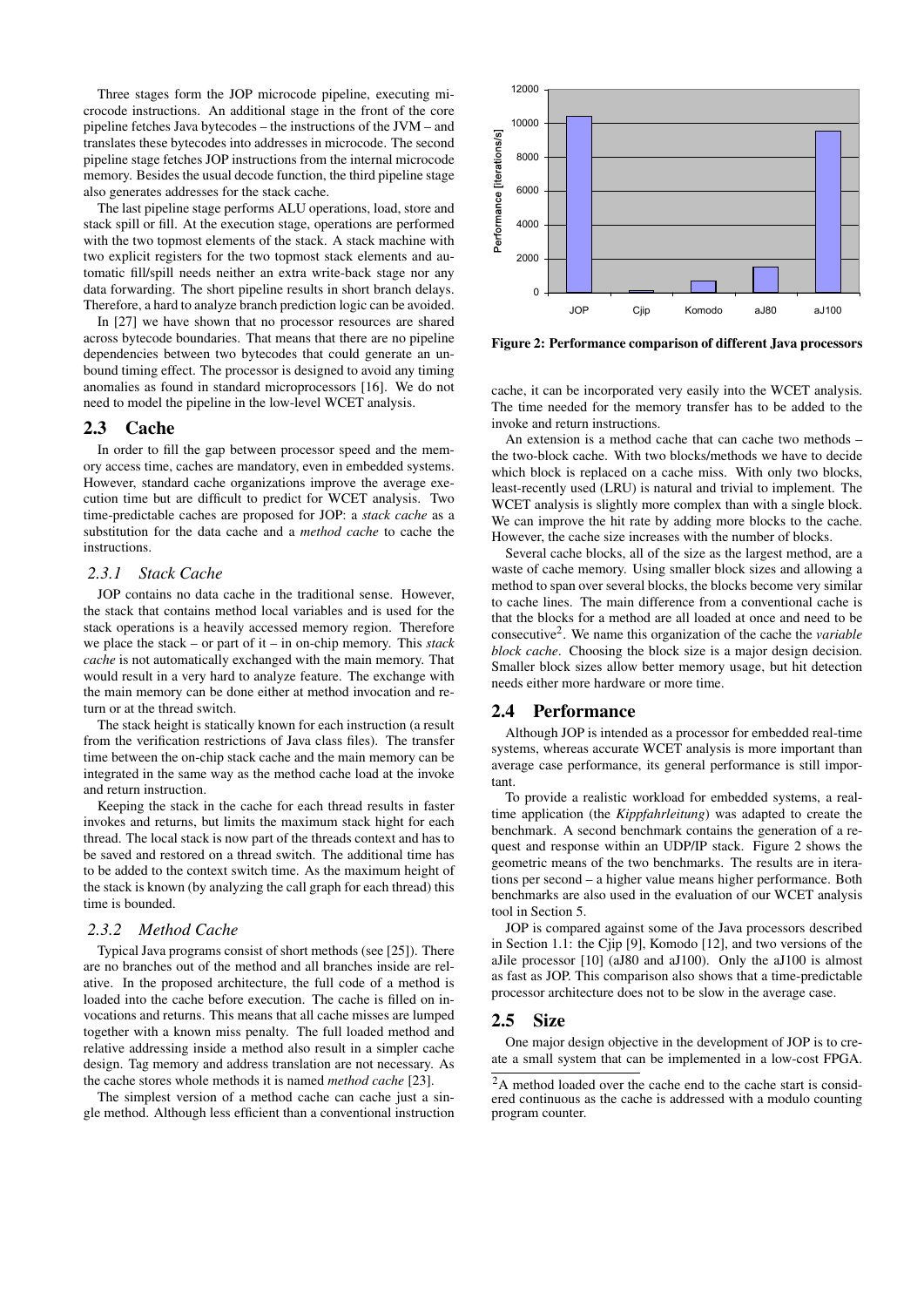<span id="page-3-1"></span>Table 1: FPGA soft-core processors

| Processor          | Resources | Memory | fmax  |
|--------------------|-----------|--------|-------|
|                    | (LC)      | (KB)   | (MHz) |
| <b>JOP</b> Minimal | 1.077     | 3.25   | 98    |
| <b>JOP</b> Typical | 2,049     | 3.25   | 100   |
| Lightfoot          | 3,400     |        | 40    |
| LEON3              | 7.978     | 10.9   | 35    |

Table [1](#page-3-1) shows the resource usage for different configurations of JOP and different soft-core processors implemented in an Altera Cyclone low-cost FPGA. The size is given by the two basic structures in an FPGA: Logic Cells (LC) and embedded memory blocks.

The typical configuration contains some useful I/O devices such as an UART and a timer with interrupt logic for multi-threading. In the minimal configuration shift and multiply are implemented in microcode. Lightfoot [\[6\]](#page-9-9) is a commercial Java processor available to be implemented in an FPGA. As a reference, LEON3 [\[8\]](#page-9-22), the open-source implementation of the SPARC V8 architecture, is given in the last row.

# <span id="page-3-0"></span>3. WCET ANALYSIS FOR JOP

In hard real-time systems the estimation of the worst-case execution time is essential. In general WCET analysis is undecidable. In [\[21\]](#page-9-23) Puschner and Koza provide program restrictions to make this problem decidable:

- 1. Programs must not contain any recursion
- 2. Absence of function pointers
- 3. The upper bound of each loop has to be known

Recursive algorithms have to be transformed to iterative ones. For our WCET analyzer the loop bounds have to be annotated in the program source. However, we want to relax the second restriction. Function pointers are very similar to inherited or overridden methods. Function pointers and methods are dispatched at runtime. For an object-oriented language this mechanism is fundamental. In contrast to function pointers (e.g. in C) we can statically analyze which methods can be invoked when the whole program is known. Therefore we allow dynamic dispatching of methods in Java in our analysis. We replace the function pointer restriction by the following restriction:

• Dynamic class loading is not allowed

As the full application has to be available for the WCET analysis dynamic class loading is of little use. For embedded real-time systems this is not a serious restriction.

#### 3.1 High-Level WCET Analysis

From the class files that make up the application the relevant information is extracted. The control flow graph (CFG) of the basic blocks<sup>[3](#page-3-2)</sup> is extracted from the bytecodes. Annotations for the loop counts are extracted from comments in the source. Furthermore, the class hierarchy is examined to find all possible targets for a method invoke.

Java bytecode generation has to follow stringent rules [\[15\]](#page-9-24) in order to pass the class file verification of the JVM. Those restrictions lead to an *analysis friendly* code, e.g. the stack size is known

at each instruction. The control flow instructions are well defined. Branches are relative and the destination is within the same method. In the normal program there is no instruction that loads a branch destination in a local variable or onto the stack<sup>[4](#page-3-3)</sup>. Thus detection of basic blocks in Java bytecode and construction of the CFG is straight forward.

In Java class files there is more information available than in compiled C/C++ executables. All links are symbolic and it is possible to reconstruct the class hierarchy from the class files. Therefore, we can statically determine all possible targets for a virtual method invoke.

### *3.1.1 WCET Annotations*

For our WCET analyzer we use loop bound annotations in the Java source. The code in Figure [3](#page-4-0) shows an example of the annotation. When compiling Java, the source line information is included in the class file. Therefore, when a loop is detected in the CFG, the relevant source line for the loop header is looked up in the source and the annotation is extracted.

Annotations given as source comments are simple and less intrusive than using a predefined dummy class [\[3\]](#page-9-17). Two variants of the loop bounding annotation are supported: one with an exact bound<sup>[5](#page-3-4)</sup>  $(=)$  and one that places an upper bound on the iterations  $(<=)$ . The extension to more elaborate annotations, as suggested in [\[21,](#page-9-23) [3\]](#page-9-17), can provide tighter WCET bounds.

#### <span id="page-3-5"></span>*3.1.2 ILP Formulation*

The calculation of the WCET is transformed to an integer linear programming (ILP) problem [\[22\]](#page-9-3). In the CFG each vertex represents a basic block  $B_i$  with execution time  $c_i$ . With the basic block execution frequency  $e_i$  the WCET is:

$$
WCET = max \sum_{i=1}^{N} c_i e_i
$$

The sum is the objective function for the ILP problem. The maximum value of this expression results in the WCET of the program.

Furthermore, each edge is also assigned an execution frequency *f*. These execution frequencies represent the control flow through the WCET path. Two primary constraints form the ILP problem: (i) For each vertex the sum of  $f_i$  for the incoming edges has to be equal the sum of the  $f_k$  of the outgoing edges; (ii) The loop constraints are formulated with the loop bound and edges from the loop header.

From the CFG, that represents the program structure, we can extract the flow constraints. With the execution frequency *f* of the edges and the two sets  $I_i$  for the ingoing edges to basic block  $B_i$  and  $O_i$  for the outgoing edges the execution frequency  $e_i$  of  $B_i$  is:

$$
e_i = \sum_{j \in I_i} f_j = \sum_{k \in O_i} f_k
$$

The *f* are the decision variables found by the solution of the ILP problem. Furthermore, we add two special vertices to the graph: The start node *S* and the termination node *T*. The start node *S* has only one outgoing edge that points to the first basic block of the program. The execution frequency  $f_s$  of this edge is set to 1.

<span id="page-3-2"></span><sup>&</sup>lt;sup>3</sup>A basic block is a sequence of instructions without any jumps or jump targets within this sequence.

<span id="page-3-3"></span><sup>&</sup>lt;sup>4</sup>The exception are bytecodes jsr and ret that use the stack and a local variable for the return address of a method local subroutine. This construct can be used to implement the finally clauses of the Java programming language. However, this problematic subroutine can be easily inlined [\[1\]](#page-9-25). Furthermore, Sun's Java compilers version 1.4.2 and later compile finally blocks without subroutines.

<span id="page-3-4"></span><sup>&</sup>lt;sup>5</sup>The exact bound has been used to find best-case values for some test settings.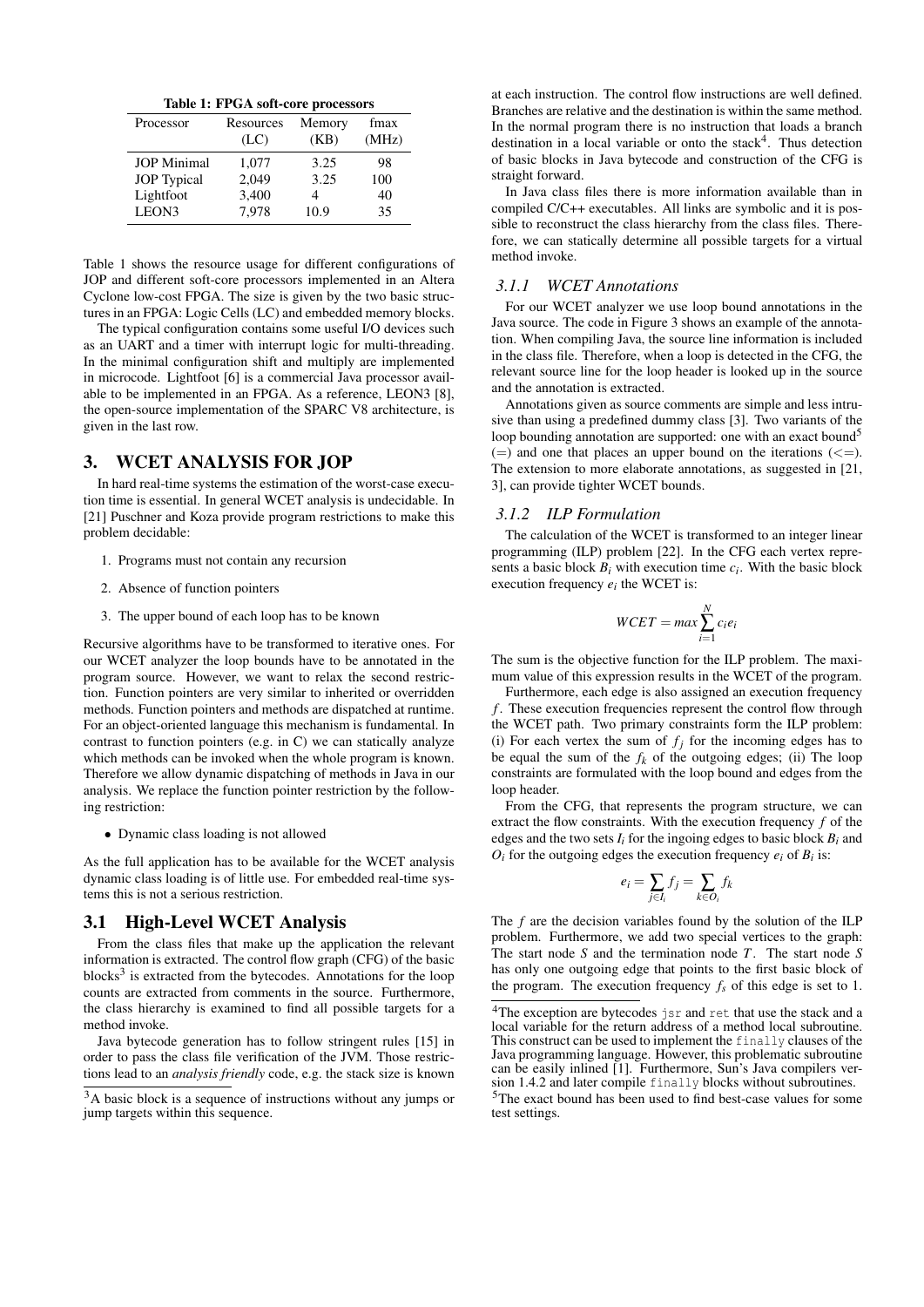```
public static int loop(boolean b, int val) {
```

```
for (int i=0; i < 10; +i) { //@WCA loop=10
     if (b) {
        for (int j=0; j<3; ++j) { //@WCA loop=3
            val * = val:
         }
     } else {
        for (int j=0; j<7; ++j) { //@WCA loop=7
            val += val;
         }
      }
   }
  return val;
}
```
#### <span id="page-4-0"></span>Figure 3: The example used for the WCET analysis with ILP

The termination node *T* has only incoming edges with the sum of the frequencies also set to 1. When the method contains multiple return statements, all are connected to the node *T*. That means that the program is executed once and can only terminate through one path.

Loop bounds are functional constraints for the ILP problem. A special vertex, the loop header, is connected by following edges:

- 1. Incoming edges that enter the loop with frequency *f<sup>h</sup>*
- 2. One outgoing edge entering the loop body with frequency *f<sup>l</sup>*
- 3. One incoming edge that closes the loop
- 4. One loop exit edge

With the maximum loop count (the loop bound) *n* we formulate the loop constraint as

$$
f_l \leq n \sum f_h
$$

Without further global constraints the problem can be solved locally for each method. We start at the leaves of the call tree and calculate the WCET for each method. The WCET value of a method is included in the invoke instruction of the caller method. To incorporate global constraints, such as cache constraints [\[14\]](#page-9-15), a single CFG is built that contains the whole program by inserting the CFG of a method at the invoke instruction. The effect is the same as when we inline each method.

In Section [4](#page-6-0) we will show that the cache constraints for a two block method cache can be resolved using only method local information. Therefore, we can stay with the method local solving of the ILP problem and avoid scaling issues from building a whole program CFG.

#### *3.1.3 An Example*

To illustrate the WCET analysis flow we provide a small example. Figure [3](#page-4-0) shows the Java source code that contains nested loops with a condition. The loops are annotated with the maximum loop counts in a comment. In our target hardware the multiplication takes longer than the addition. Therefore, in this example it is not obvious which branch will result in the WCET path.

Table [2](#page-4-1) shows the bytecodes and basic blocks of the example as generated by our WCET analysis tool. The fourth column gives the execution time of the bytecodes in clock cycles. The fifth column gives the execution time of the basic blocks. These are the values used for the ILP equations.

From the basic blocks we can construct the CFG as shown in Figure [4.](#page-4-2) The vertices represent the basic blocks and include the

<span id="page-4-1"></span>

| Table 2: Java bytecode and basic blocks |       |                      |                |                  |  |
|-----------------------------------------|-------|----------------------|----------------|------------------|--|
| <b>Block</b>                            | Addr. | <b>Bytecode</b>      | Cycles         | <b>BB</b> Cycles |  |
| B <sub>1</sub>                          | 0:    | iconst_0             | 1              |                  |  |
|                                         | 1:    | istore_2             | 1              | 2                |  |
| B <sub>2</sub>                          | 2:    | iload_2              | $\mathbf{1}$   |                  |  |
|                                         | 3:    | bipush               | $\overline{c}$ |                  |  |
|                                         | 5:    | if_icmpge 53         | $\overline{4}$ | 7                |  |
| B <sub>3</sub>                          | 8:    | iload <sub>0</sub>   | $\mathbf{1}$   |                  |  |
|                                         | 9:    | ifeq 29              | 4              | 5                |  |
| B4                                      | 12:   | iconst_0             | $\mathbf{1}$   |                  |  |
|                                         | 13:   | istore_3             | $\mathbf{1}$   | $\overline{2}$   |  |
| B <sub>5</sub>                          | 14:   | iload <sub>-3</sub>  | $\mathbf{1}$   |                  |  |
|                                         | 15:   | iconst <sub>-3</sub> | $\mathbf{1}$   |                  |  |
|                                         | 16:   | if_icmpge 47         | 4              | 6                |  |
| B <sub>6</sub>                          | 19:   | iload_1              | $\mathbf{1}$   |                  |  |
|                                         | 20:   | iload_1              | $\mathbf{1}$   |                  |  |
|                                         | 21:   | imul                 | 35             |                  |  |
|                                         | 22:   | istore_1             | 1              |                  |  |
|                                         | 23:   | iinc                 | 8              |                  |  |
|                                         | 26:   | goto 14              | 4              | 50               |  |
| B7                                      | 29:   | iconst_0             | $\mathbf{1}$   |                  |  |
|                                         | 30:   | istore_3             | $\mathbf{1}$   | 2                |  |
| B8                                      | 31:   | iload_3              | $\mathbf{1}$   |                  |  |
|                                         | 32:   | bipush               | $\overline{c}$ |                  |  |
|                                         | 34:   | if_icmpge 47         | $\overline{4}$ | 7                |  |
| B <sub>9</sub>                          | 37:   | iload_1              | $\mathbf{1}$   |                  |  |
|                                         | 38:   | iload <sub>-1</sub>  | $\mathbf{1}$   |                  |  |
|                                         | 39:   | iadd                 | $\mathbf{1}$   |                  |  |
|                                         | 40:   | istore_1             | $\mathbf{1}$   |                  |  |
|                                         | 41:   | iinc                 | 8              |                  |  |
|                                         | 44:   | goto 31              | 4              | 16               |  |
| <b>B10</b>                              | 47:   | iinc                 | 8              |                  |  |
|                                         | 50:   | goto 2               | 4              | 12               |  |
| <b>B11</b>                              | 53:   | iload_1              | $\mathbf{1}$   |                  |  |
|                                         | 54:   | ireturn              | 19             | 20               |  |



<span id="page-4-2"></span>Figure 4: CFG of the example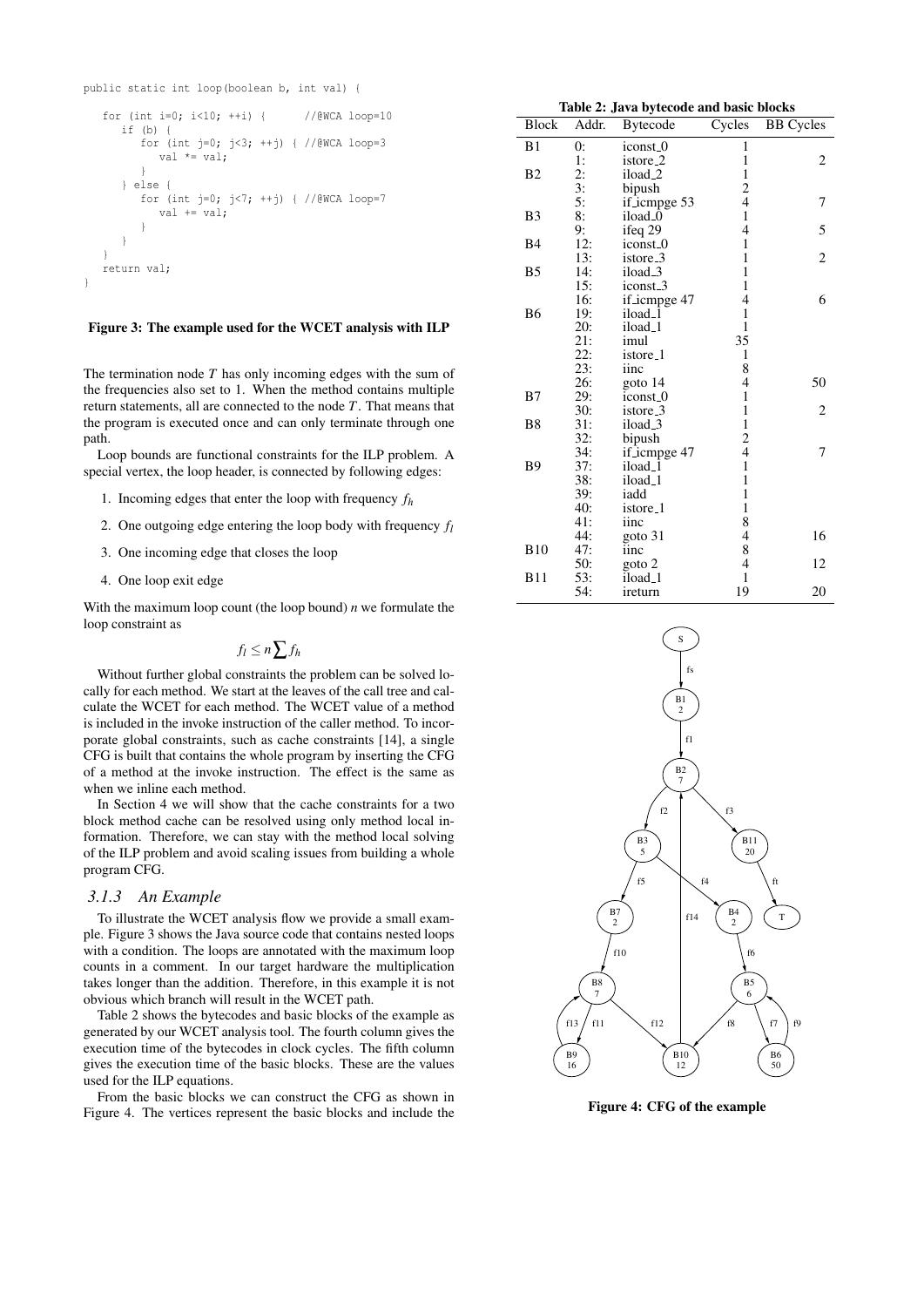/\* Objective function \*/ max: t1 t2 t3 t4 t5 t6 t7 t8 t9 t10 t11; /\* flow constraints \*/ S:  $fs = 1;$  $B1: fs = f1;$ B2:  $f14 + f1 = f2 + f3;$ B3: f2 = f4 + f5;  $B4: f4 = f6;$ B5: f9 + f6 = f7 + f8; B6: f7 = f9;  $B7: f5 = f10:$ B8: f10 + f13 = f11 + f12; B9:  $f11 = f13$ ; B10: f12 + f8 = f14; B11:  $f3 = ft;$ T: ft = 1;<br>/\* loop bounds \*/  $f2 = 10$  f1; f7 =  $3 f6;$  $f11 = 7 f10$ : /\* execution time (with incoming edges) \*/  $t1 = 2$  fs;  $t2 = 7$  f14 + 7 f1;  $t3 = 5$  f2;  $t4 = 2 f4;$  $t5 = 6 f9 + 6 f6;$ t6 =  $50$  f7; t7 = 2 f5; t8 = 7 f10 + 7 f13;  $t9 = 16$  fll; t10 = 12 f12 + 12 f8;  $t11 = 20$  f3;

#### <span id="page-5-0"></span>Figure 5: ILP equations

execution time in clock cycles. We can identify block B2 as the loop header for the outer loop. B3 is the branch node. B5 and B8 are the loop headers for the inner loops.

From the CFG we can extract the flow constraints by following fact: The execution frequency of a basic block is equal to the execution frequency of all incoming edges and equal to the execution frequency of all outgoing edges. E.g. for block B2 the execution frequency  $e_2$  is:

$$
e_2 = f_1 + f_{14} = f_2 + f_3
$$

The loop constraints are formulated by multiplying the frequencies of the edges that enter the loop via the header by the loop bound. The loop bounds are automatically extracted from the source annotations. For the outer loop in the example this is:

 $f_2 = 10f_1$ 

In Figure [5](#page-5-0) the resulting equations, as generated by our tool, for the integer linear programming problem are listed. We use the open-source ILP solver lp\_solve.

The tool 1p\_solve gives a result of 2029 cycles. We run this example on the Java processor for verification. As the execution time depends only on a single boolean variable, b (see Figure [3\)](#page-4-0), it is trivial to measure the actual WCET. We measure the execution time with a cycle counter from the start of block B1 until the exit of the outer loop at block B2. The measured result is 2009 cycles. The last block B11, that contains the return statement, is not part of the measurement. When we add the 20 cycles for the block B11 to our measured WCET we get 2029 cycles. This measured result is exactly the same as the analytical result.

# *3.1.4 Dynamic Method Dispatch*

Dynamic dispatching at runtime of inherited or overridden instance methods is a key feature of object-oriented programming. Therefore, we allow dynamic methods as a *better controlled* form of function pointers. The full class hierarchy can be extracted from



<span id="page-5-1"></span>Figure 6: Split of the basic block for instance methods

the class files of the application. From the class hierarchy we can extract all possible receiver methods for an invoke. We include all possible receivers as alternatives in the ILP constraints. It has to be noted that, without further analysis or annotations, this can lead to pessimistic WCET estimates.

We split the basic block that contains the invoke instruction into following blocks: the preceding instructions, the invoke instruction, and following instructions. Consider following basic block:

iload\_1 iload\_2 aload\_0 invokevirtual foo istore\_3

When different versions of foo() are available in the class tree we model the invocation of foo() as alternatives in the graph. The example for two classes A and B that are part of the same hierarchy is shown in Figure [6.](#page-5-1) Following the standard rules for the ingoing and outgoing edges the resulting ILP constraint for this example is:

$$
f_1 = f_2 + f_3
$$

#### 3.2 Low-Level WCET Analysis

For the low-level WCET analysis a good model of the target architecture is needed. In our case the target architecture is simple with respect to the WCET and well known. In [\[27\]](#page-9-20) we have performed the WCET analysis of the microcode that *implements* the bytecode instructions. That means the bytecode instruction timing is derived by static analysis and no measurements are necessary. We have shown that there are no dependencies, neither through pipeline effects nor shared processor resources, between individual bytecodes. The detailed bytecode instruction timing can be found in [\[25\]](#page-9-1). The latest revision of the timing information is available at <http://www.jopdesign.com/>.

### *3.2.1 Basic Bytecodes*

Simple bytecode instructions are executed by either one microinstruction or a short sequence of microinstructions. The execution time in cycles equals the number of microinstructions executed. As the stack is on-chip it can be accessed in a single cycle. We do not need to incorporate main memory timing into the instruction timing.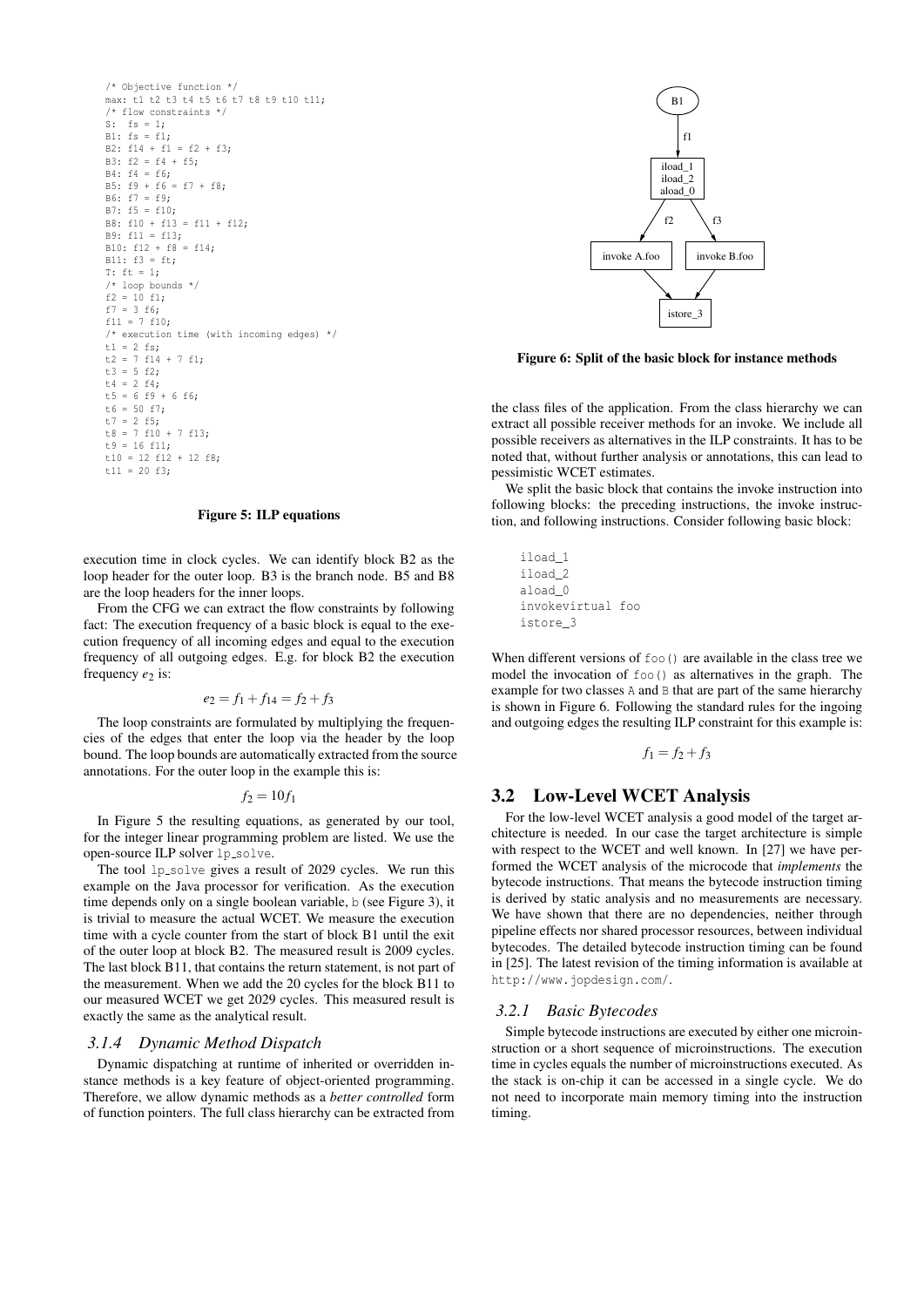#### *3.2.2 Memory Access*

Object oriented instructions, array access, and invoke instructions access the main memory. Therefore we have to model the memory access time. We assume a simple SRAM with a constant access time. Access time that exceeds a single cycle includes additional wait states ( $r_{ws}$  for a memory read and  $w_{ws}$  for a memory write). However, the memory subsystem performs read and write parallel to the execution of microcode. Therefore, some access cycles can be hidden.

The following example gives the exact execution time of bytecode  $ldc2_w$  in clock cycles:

$$
t_{ldc2,w} = 17 + \left\{ \begin{array}{rcl} r_{ws} - 2 & : & r_{ws} > 2 \\ 0 & : & r_{ws} \le 2 \end{array} + \left\{ \begin{array}{rcl} r_{ws} - 1 & : & r_{ws} > 1 \\ 0 & : & r_{ws} \le 1 \end{array} \right.
$$
\nThus, for a memory with two cycles access time  $(r_{ws} = 1)$ , as

we use it for a 100MHz version of JOP with a 15ns SRAM, the wait state is completely hidden by microcode instructions for this bytecode.

Memory access time also determines the cache load time on a miss. For the current implementation the cache load time is calculated as follows: the wait state  $c_{ws}$  for a single word cache load is:

$$
c_{ws} = \left\{ \begin{array}{rcl} r_{ws} - 1 & : & r_{ws} > 1 \\ 0 & : & r_{ws} \le 1 \end{array} \right.
$$

On a method invoke or return the bytecode has to be loaded into the cache on a cache miss. The load time *b* is:

$$
b = \begin{cases} 6 + (n+1)(2 + c_{ws}) & \text{: cache miss} \\ 4 & \text{: cache hit} \end{cases}
$$

where *n* is the length of the method in number of 32-bit words. For short methods the load time of the method on a cache miss, or part of it, is hidden by microcode execution. As an example the exact execution time for the bytecode invokestatic is:

$$
t = 74 + r + \begin{cases} r_{ws} - 3 & : r_{ws} > 3 \\ 0 & : r_{ws} \le 3 \end{cases}
$$
  
+ 
$$
\begin{cases} r_{ws} - 2 & : r_{ws} > 2 \\ 4 & : r_{ws} \le 2 \end{cases} + \begin{cases} b - 37 & : b > 37 \\ 0 & : b \le 37 \end{cases}
$$

For invokestatic a cache load time *b* of up to 37 cycles is completely hidden.

#### *3.2.3 Bytecodes in Java*

Bytecode can even be implemented in Java on JOP. In this case a static method from a JVM internal class gets invoked when such a bytecode is executed. For the WCET analysis we have to substitute this bytecode by an invoke instruction to this method. The influence on the cache (the bytecode execution results in a method load) is analyzed in the same way as for *ordinary* static methods (see Section [4\)](#page-6-0).

#### *3.2.4 Native Methods*

In JOP most of the JVM internal functionality, such as input, output, and thread scheduling, is implemented in Java (i.e. implemented in software). However, Java and the JVM do not allow access to memory, peripheral devices or processor registers. For this low-level access to system resources we need *native* methods. However, for a Java processor the *native* language is still Java bytecode. We solve this issue by substituting the native method invocation by a special bytecode instruction on class loading. Those special bytecodes are implemented in JOP microcode in the same way as regular bytecodes. With this translation *trick* we get a link from standard Java code to microcode without the overhead of a native method call. The execution time of the native methods (or



<span id="page-6-1"></span>Figure 7: Basic block with an invoke instruction

in other words special bytecodes) is given in the same way as the execution time for standard bytecodes.

### 3.3 Implementation

The WCET analyzer (WCA) is an open source Java program based in the ILP approach, as described in Section [3.1.2.](#page-3-5) To access the class files we use the Byte Code Engineering Library (BCEL) [\[5\]](#page-9-26). BCEL allows inspection and manipulation of class files and the bytecodes of the methods. WCA extracts the basic blocks from the methods and builds the CFG. Within the CFG the WCA detects loops and the loop head. From the source line attribute of the loop head the annotation of the loop count is extracted. WCA uses the open-source ILP solver lp\_solve. lp\_solve is integrated into WCA by directly invoking it via the Java library binding.

Besides generating a single number (the WCET in clock cycles) WCA gives a more detailed feedback on the program structure. Each individual method is listed with basic blocks and execution time on bytecodes, basic blocks, and cache miss times. This output is similar to Table [2,](#page-4-1) but with more detailed information. WCA also generates a graphical representation of the CFG for each method and for the whole program. The WCET path through the CFG is highlighted in the graph. This form of feedback for the programmer can help to optimize the WCET path in the application.

### <span id="page-6-0"></span>4. CACHE ANALYSIS

From the properties of the Java language — usually small methods and relative branches — we derived the novel idea of a *method cache* [\[23\]](#page-9-2), i.e. an instruction cache organization in which whole methods are loaded into the cache on method invocation and on the return from a method.

The method cache is designed to simplify the WCET analysis. Due to the fact that all cache misses are included in two instructions (*invoke* and *return*) only, the instruction cache can be ignored on all other instructions. The time needed to load a complete method is calculated using the memory properties (latency and bandwidth) and the length of the method. On an invoke, the length of the invoked method is used, and on a return, the method length of the caller.

Integration of the method cache into the WCET analysis is straight forward. As the cache hits or misses can only happen at method invocation or return from a method we can model the miss times as extra vertices in the graph. Figure [7](#page-6-1) shows an example with 6 connected basic blocks. Basic block B4 is shown as a box and has three incoming edges  $(f_1, f_2, f_3)$  and two outgoing edges  $(f_5, f_6)$ . B4 contains the invocation of method foo() surrounded by other instructions. The execution frequency *e*<sup>4</sup> of block B4 in the example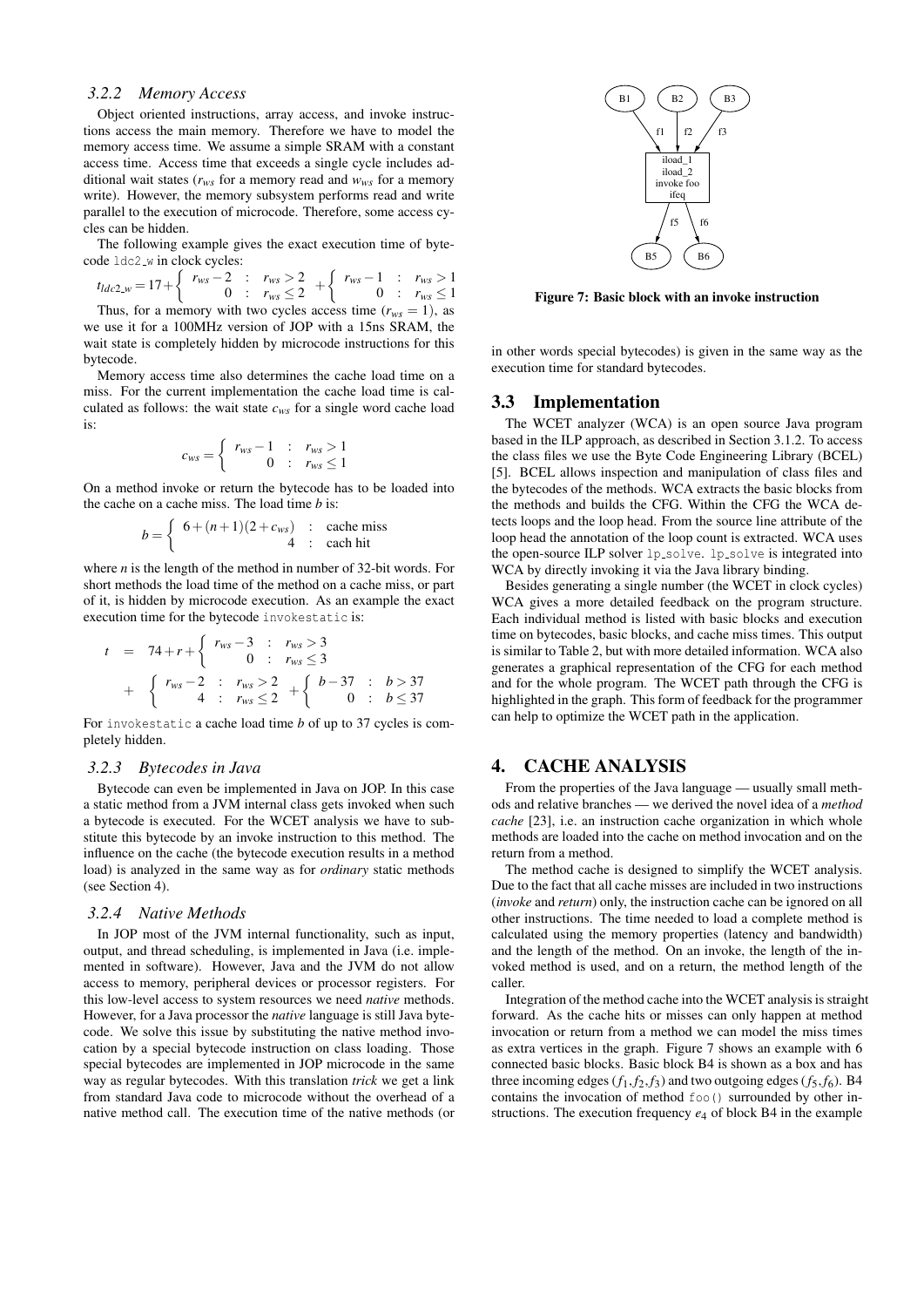

<span id="page-7-0"></span>Figure 8: Split of the basic block and cache miss blocks

is

$$
e_4 = f_1 + f_2 + f_3 = f_5 + f_6
$$

We split a basic block that contains a method invoke (B4 in our example) into several blocks so one block contains just the invoke instruction. The miss on invoke and return are modeled as extra blocks with the miss penalty as execution time.

The miss for the return happens during the return instruction. On a miss the caller method has to be loaded into the cache. Therefore the miss penalty depends on the caller method size. However, as the return instruction is the last instruction executed in the called method we can model the return miss time at the caller side after the invoke instruction instead of the called side. This approach simplifies the analysis as both methods, the caller and the called, with their respective length are known at the occurrence of the invoke instruction.

Figure [8](#page-7-0) shows the resulting graph after the split of block B4 and inserting vertices for the cache misses. The miss penalty is handled in the same way as execution time of basic blocks for the ILP objective function. The additional constraints for the control flow in our example are

$$
e_4 = f_{ih} + f_{im}
$$

$$
e_4 = f_{rh} + f_{rm}
$$

with the invocation hit *fih* and miss *fim* frequency and the return hit *frh* and miss *frm* frequency.

It has to be noted that misses are always more expensive than hits. A conservative bound on the hit frequency is a safe approximation when the exact information is missing. As the hit or miss time is contained within a single bytecode execution there are no issues with timing anomalies [\[16\]](#page-9-21).

As a next step we have to formulate the relation between the hit

and the miss frequency. In [\[23\]](#page-9-2) several variants of the method cache are described:

- 1. A single block that can only cache a single method
- 2. Several blocks that can each cache a single method
- 3. A variable block cache where a method can span several blocks

## 4.1 Single Block Cache

The *single block cache* can store only a single method. Therefore it is very simple to analyze: Each invoke and each return results in a miss. We can include both miss times in the invoke execution time. It has to be noted that this single method cache still is a caching solution. The actual fetch of the bytecodes is from the cache. It provides a performance enhancement compared to a non-caching architecture.

### 4.2 Dual Block Cache

A natural extension to the single block cache is usage of several cache blocks, each one storing exactly one method. With more than one method in the cache, cache hit detection has to be performed as part of the WCET analysis. Considering the minimal variant of two blocks the analysis can be performed locally. We do not need to consider the whole program flow. We use a least recently used (LRU) replace strategy. LRU is quite natural for two blocks as we fill the block which we are currently not using.

A cache hit on invoke or return can only happen when the invoked method is a leaf in the call tree. In that case the cache contains the caller method and the called method. If we would invoke another method the former caller method would be replaced in the cache.

As a conservative estimate we only consider methods that are statically known to be leafs, i.e. methods that do not contain any invoke statement. Furthermore, we restrict the analysis to methods invoked within a loop. In that case the hit detection is as follows:

Invoke A hit on invoke is only possible if the method is the same as the last invoked. That means a single method invoked in a loop[6](#page-7-1) . In this case the first invocation is probably a miss and all following invokes are guaranteed hits. With the loop count *n* and the execution frequency  $f_h$  entering the loop head the hit and miss frequencies are:

$$
f_{im} = f_h
$$
  

$$
f_{ih} = (n-1)f_h
$$

Return A return is always a hit on the leaf as the caller is still in the other block. In this case we can remove the miss block from the graph.

Figure [9](#page-8-2) illustrates the invocation of a method in a loop. Basic block B2 is the loop head. With loop bound *n* the resulting loop and cache constraints for this example are:

$$
f_2 \leq nf_1
$$
  
\n
$$
f_2 = f_{im} + f_{ih}
$$
  
\n
$$
f_{im} = f_1
$$
  
\n
$$
f_{ih} \leq (n-1)f_1
$$

<span id="page-7-1"></span> ${}^{6}$ A second invocation of the same method in straight line code. without an invoke of a different method in between, will also result in a hit.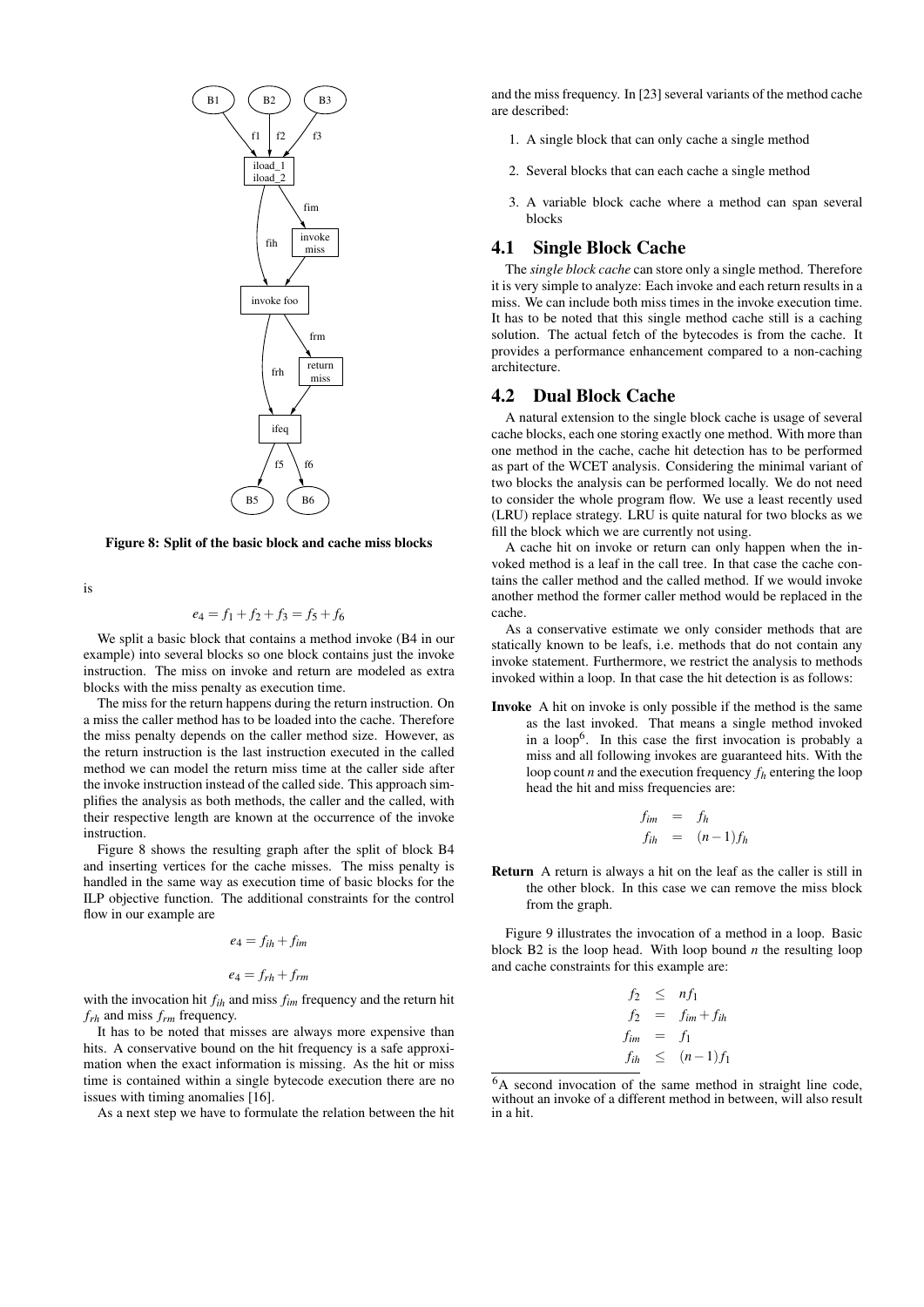

<span id="page-8-2"></span>Figure 9: A method invocation in a loop

It has to be noted that the cache constraints are conservative as there could be another surrounding loop without a method invocation in the control flow.

An extension of the two block cache to several blocks needs the whole control flow to model. Furthermore, reserving blocks for single methods is a waste of cache capacity. A better solution is described in the next section.

# 4.3 Variable Block Cache

The *variable block cache* divides the cache in several blocks similar to cache lines in a conventional cache. However, a single method has to be loaded in a continuous region of the cache.

The variable block cache needs the whole program call graph and the whole program CFG for the analysis and is considered as future work. However, every hit in the two-block cache will also be a hit in a variable block cache (of the same size). Consider, as an example, two blocks each 1KB and a variable block cache of 2KB. In that case the method size is restricted to 1KB due to the dual block cache size. The variable block cache can at least cache two methods. At method invocation the blocks that are currently used are not replaced in the variable block cache. Therefore, we use the other blocks for the called method. The sum of those other blocks is at least 1KB. On the return from a leaf method we find the caller method still in the cache. This configuration is stable for the invoke hit case in the loop. A tradeoff is to analyze the program by assuming a two block cache but using a variable block cache.

With the variable block cache, it could be argued that the WCET analysis becomes too complex, but it is nevertheless simpler than that with the direct-mapped cache. We only have to consider invoke and return instructions and not all instructions in a cache line for a cache analysis.

# <span id="page-8-0"></span>5. EVALUATION

For the evaluation of our tool we analyze and measure various benchmarks (see Table [3\)](#page-8-3). It has to be noted that we actually cannot measure the real WCET. If we could measure it, we would not need to perform the WCET analysis at all. The measurement gives us confidence that we have no serious bugs in the analysis and an idea of the pessimism of the analyzed WCET. The benchmarks Lift and Kfl are real-world examples that are in industrial use. Kfl and UdpIp are also part of an embedded Java benchmark suit that is

<span id="page-8-3"></span>

| <b>Table 3: Benchmark examples</b> |                                    |       |  |  |  |
|------------------------------------|------------------------------------|-------|--|--|--|
| Program                            | Description                        | LOC.  |  |  |  |
| crc                                | CRC calculation for short messages |       |  |  |  |
| robot.                             | A simple line follower robot       | 111   |  |  |  |
| Lift.                              | A lift controler                   | 635   |  |  |  |
| Kf1                                | Kippfahrleitung application        | 1,366 |  |  |  |
| UdpIp                              | <b>UDP/IP</b> benchmark            | 1.297 |  |  |  |

Table 4: Measured and estimated WCET with result in clock cycles

<span id="page-8-4"></span>

| Program | Measured<br>(cycle) | Estimated<br>(cycle) | Pessimism<br>(ratio) |
|---------|---------------------|----------------------|----------------------|
| crc     | 1,552               | 1,620                | 1.04                 |
| robot   | 736                 | 775                  | 1.05                 |
| Lift    | 7,214               | 11,249               | 1.56                 |
| Kf1     | 13,334              | 28,763               | 2.16                 |
| UdpIp   | 11,823              | 219,569              | 18.57                |

used in Section [2.4.](#page-2-2)

Table [4](#page-8-4) shows the measured execution time and the analyzed WCET. The last column gives an idea of the pessimism of the WCET analysis. For very simple programs, such as crc and robot, the pessimism is quite low. For the Lift example it is in an acceptable range. The difference between the measurement and the analysis in the Kfl example results from the fact that our measurement does not cover the WCET path. We only simulate input values and commands for the mission phase. However, the main loop of Kfl also handles service functions. Those functions are not part of the mission phase, but make up the WCET path.

The large conservatism in UdpIp results from the loop bound in the IP and UDP checksum calculation. It is set for a 1500 byte packet buffer that can be handled by our UDP/IP stack. However, in the benchmark the UDP payload is only 8 bytes. When setting this loop bound according to the benchmark, the WCET drops to 25,792 cycles. This example provides a strong argument to add dataflow analysis to the WCET analysis tool.

The last two examples also show the issue when a real-time application is developed without a WCET analysis tool available. Getting the feedback from the analysis earlier in the design phase can help the programmer to adapt to a WCET aware programming style. In one extreme this can end up in the single-path programming style [\[20\]](#page-9-27). A less radical approach can use some heuristics for a WCET aware programming style. E.g. for the UdpIp example a *special* version of the UDP and IP checksum calculation for short messages can be added to the UDP/IP stack.

### <span id="page-8-1"></span>6. CONCLUSION

In this paper we have presented the combination of a time predictable Java processor and a WCET analysis tool based on the integer linear programming approach. The architecture of the Java processor greatly simplifies the low-level part of the WCET analysis. An instruction cache, named *method cache*, stores complete methods and is easy to integrate into the WCET analysis.

The WCET analysis tool, with the help of loop annotations, provides WCET values for the schedulability analysis. We have also integrated a two block method cache into the analysis. This cache configuration can be analyzed at the method level and does not need the full program CFG. As a future extension we will also integrate the variable block cache. Besides the calculation of the